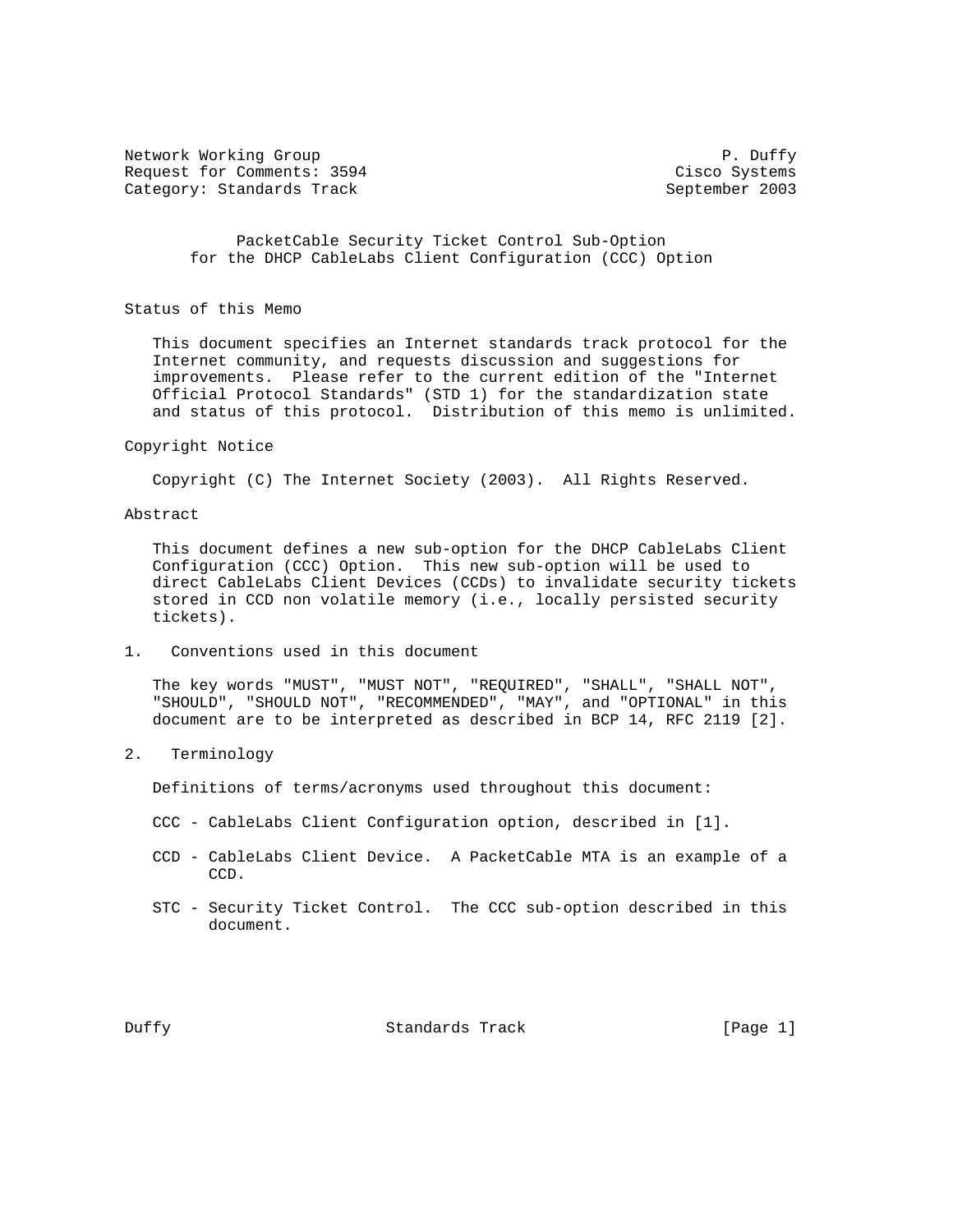MTA - Media Terminal Adapter. The CCD specific to the PacketCable architecture.

 PacketCable - multimedia architecture developed by CableLabs. See [8] for full details.

3. Introduction

 The CableLabs Client Configuration Option [1] defines several sub-options used to configure devices deployed into CableLabs architectures. These architectures implement the PacketCable Security Specification [4] (based on Kerberos V5 [5]), to support CCD authentication and establishment of security associations between CCDs and application servers.

 CCDs are permitted to retain security tickets in local persistent storage. Thus a power-cycled CCD is enabled to avoid expensive ticket acquisition for locally persisted, non-expired tickets. This feature greatly reduces the security overhead of a deployment.

 This sub-option allows the service provider to control the lifetime of tickets persisted locally on a CCD. The service provider requires this capability to support operational functions such as forcing re establishment of security associations, remote testing, and remote diagnostic of CCDs.

 It should be noted that, although based on the Kerberos V5 RFC [5], the PacketCable Security Specification is not a strict implementation of this RFC. See [4] for details of the PacketCable Security Specification.

4. Security Ticket Control Sub-option

 This sub-option defines a Ticket Control Mask (TCM) that instructs the CCD to validate/invalidate specific application server tickets. The sub-option is encoded as follows:

|                                                   | Code Len TCM |  |  |
|---------------------------------------------------|--------------|--|--|
| +-----+-----+-----+----+                          |              |  |  |
| $\vert$ 9 $\vert$ 2 $\vert$ m1 $\vert$ m2 $\vert$ |              |  |  |
| +-----+-----+-----+-----+                         |              |  |  |

 The length MUST be 2. The TCM field is encoded as an unsigned 16 bit quantity per network byte order. Each bit of the TCM is assigned to a specific server or server group. A bit value of 0 means the CCD MUST apply normal invalidation rules (defined in [4]) to the locally

Duffy Standards Track [Page 2]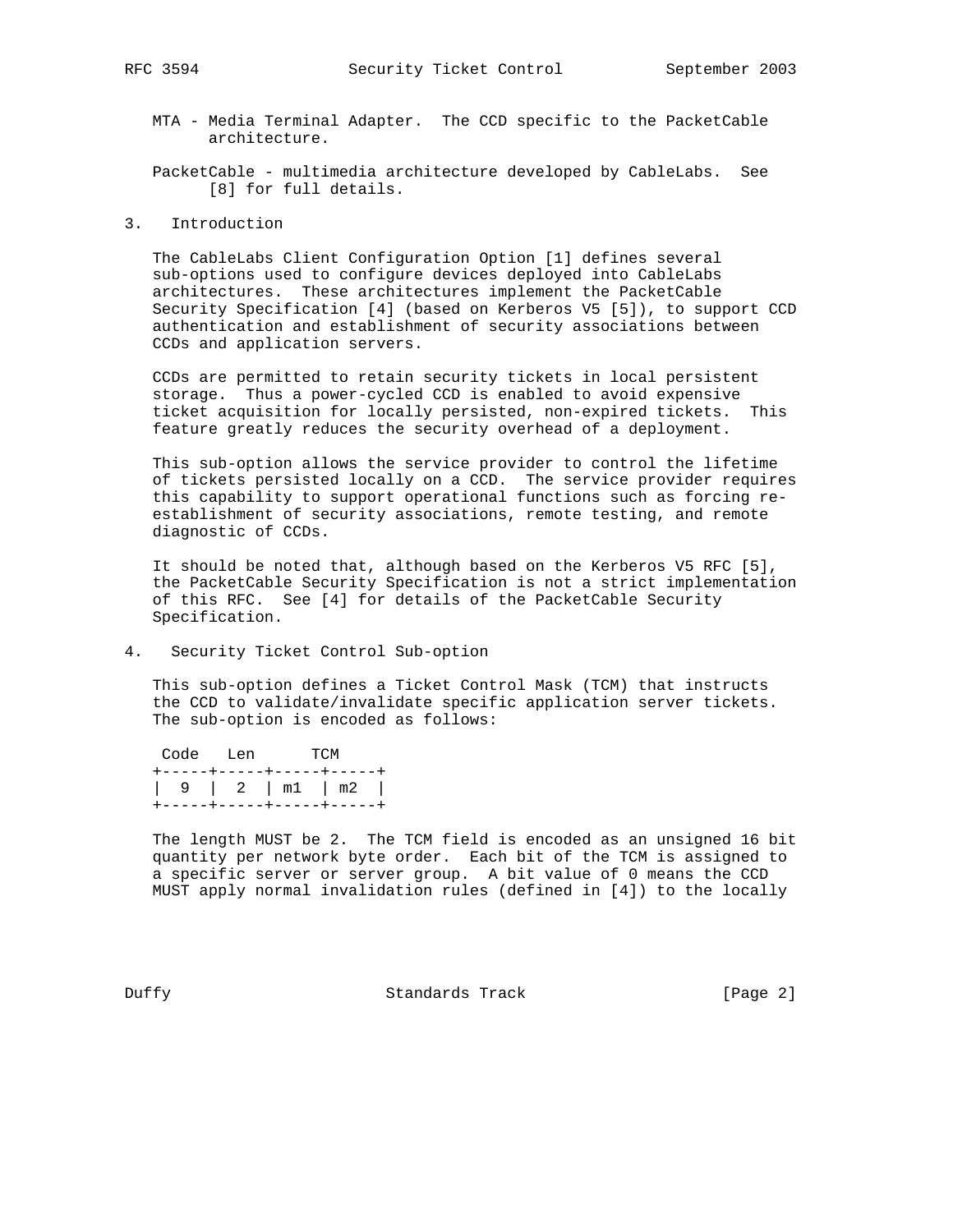persisted ticket for the server/server group. A bit value of 1 means the CCD MUST immediately invalidate the locally persisted ticket for the server/server group.

 Bit #0 is the least significant bit of the field. The bit positions are assigned as follows:

Bit #0 - the PacketCable Provisioning Server used by the CCD.

 Bit #1 - the group of all PacketCable Call Management Servers used by the CCD.

Bit #2 - #15. Reserved and MUST be set to 0.

 If a CCD does not locally store tickets, it MUST ignore this sub-option. Bit values not known to the CCD MUST be ignored.

### 5. IANA Considerations

 IANA has assigned a sub-option code to this sub-option from the "CableLabs Client Configuration" sub-option number space (maintained within the BOOTP-DHCP Parameters Registry).

 IANA has also set-up a new registry and will maintain a new number space of "CableLabs Client Configuration Option Ticket Control Mask Bit Definitions", located in the BOOTP-DHCP Parameters Registry. The initial bit definitions are described in section 4 of this document. IANA will register future bit mask definitions via an "IETF Consensus" approval policy as described in RFC 2434 [3].

## 6. Security Considerations

 Potential DHCP protocol attack exposure is discussed in section 7 of the DHCP protocol specification [6] and in Authentication for DHCP Messages [7]. Additional CCC attack exposure is discussed in [1].

 The STC sub-option could be used to disrupt a CableLabs architecture deployment. In the specific case of PacketCable [8], a deployment could be disrupted if a large number of MTAs are reset/power cycled, initiate their provisioning flow [9], and are instructed by a malicious DHCP server to invalidate all security tickets. This could lead to a Denial of Service (DoS) condition as this large set of MTAs simultaneously attempt to authenticate and obtain tickets from the security infrastructure.

 However, the scenario described above is unlikely to occur. Within the cable delivery architecture required by the various CableLabs projects, the DHCP client is connected to a network through a cable

Duffy **Standards Track** [Page 3]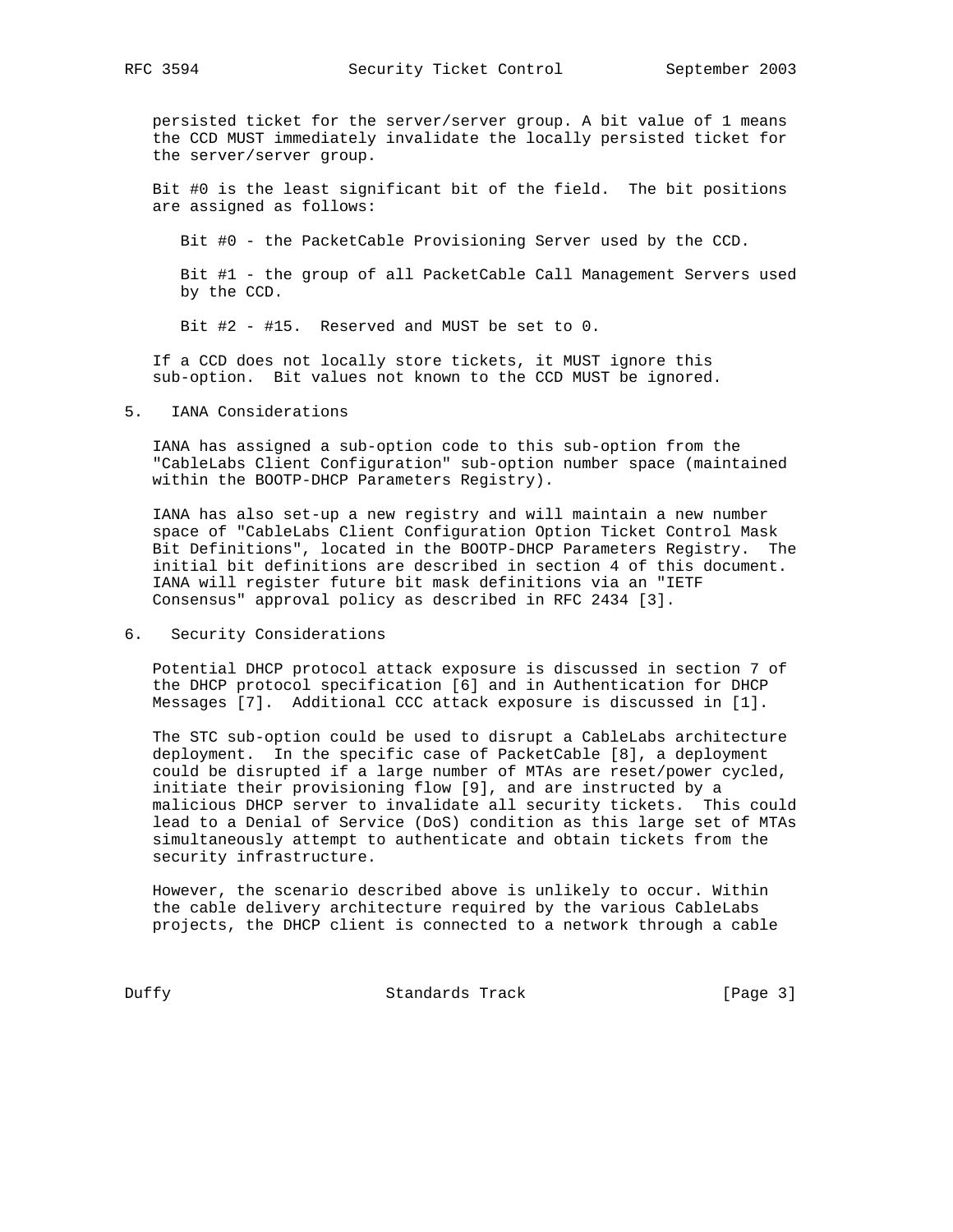modem and the CMTS (head-end router). The CMTS is explicitly configured with a set of valid DHCP server addresses to which DHCP requests are forwarded. Further, a correctly configured CMTS will only allow DHCP downstream traffic from specific DHCP server addresses.

 It should be noted that the downstream filtering of DHCP packets will not prevent spoofed DHCP servers behind the CMTS, but the network infrastructure behind the CMTS is assumed to be closely controlled by the service provider.

#### 7. Intellectual Property Statement

 The IETF takes no position regarding the validity or scope of any intellectual property or other rights that might be claimed to pertain to the implementation or use of the technology described in this document or the extent to which any license under such rights might or might not be available; neither does it represent that it has made any effort to identify any such rights. Information on the IETF's procedures with respect to rights in standards-track and standards-related documentation can be found in BCP-11. Copies of claims of rights made available for publication and any assurances of licenses to be made available, or the result of an attempt made to obtain a general license or permission for the use of such proprietary rights by implementors or users of this specification can be obtained from the IETF Secretariat.

 The IETF invites any interested party to bring to its attention any copyrights, patents or patent applications, or other proprietary rights which may cover technology that may be required to practice this standard. Please address the information to the IETF Executive Director.

Duffy Standards Track [Page 4]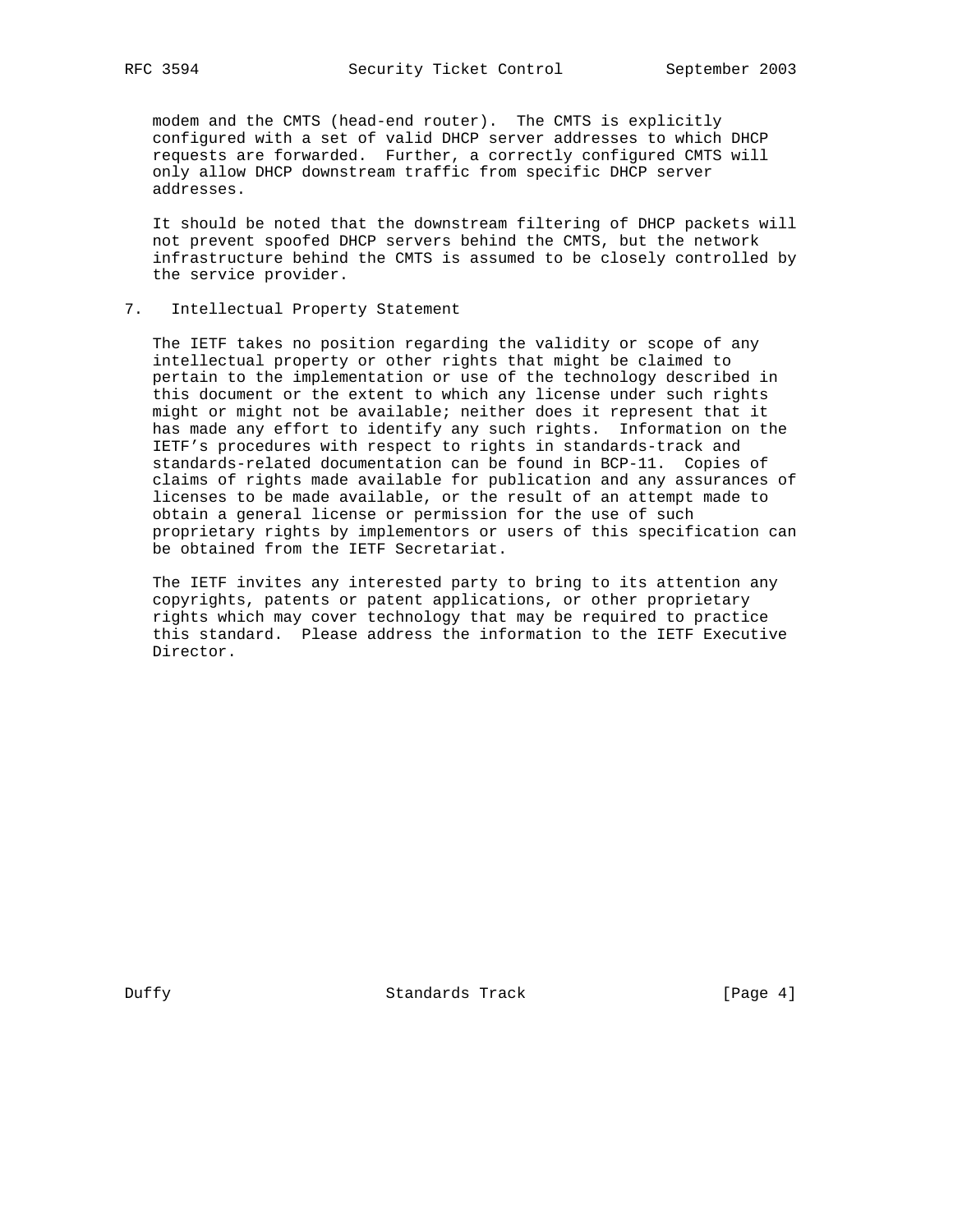## 8. References

## 8.1. Normative

- [1] Beser, B. and P. Duffy, "DHCP Option for CableLabs Client Configuration", RFC 3495, March 2003.
- [2] Bradner, S., "Key words for use in RFCs to Indicate Requirement Levels", BCP 14, RFC 2119, March 1997.
- [3] Narten, T. and H. Alvestrand, "Guidelines for Writing an IANA Considerations Section in RFCs", RFC 2434, October 1998.
- [4] "PacketCable Security Specification", PKT-SP-SEC-I09-030728, http://www.packetcable.com/downloads/specs/ PKT-SP-SEC-I09-030728.pdf

## 8.2. Informative

- [5] Kohl, J. and C. Neuman, "The Kerberos Network Authentication Service (V5)", RFC 1510, September 1993.
- [6] Droms, R., "Dynamic Host Configuration Protocol", RFC 2131, March 1997.
- [7] Droms, R. and W. Arbaugh, "Authentication for DHCP Messages", RFC 3118, June 2001
- [8] "PacketCable 1.0 Architecture Framework Technical Report", PKT-TR-ARCH-V01-991201, http://www.packetcable.com/downloads/specs/ pkt-tr-arch-v01-991201.pdf
- [9] "PacketCable MTA Device Provisioning Specification", PKT-SP-PROV-I07-030728, http://www.packetcable.com/downloads/specs/ PKT-SP-PROV-I07-030728.pdf

Duffy **Standards Track** [Page 5]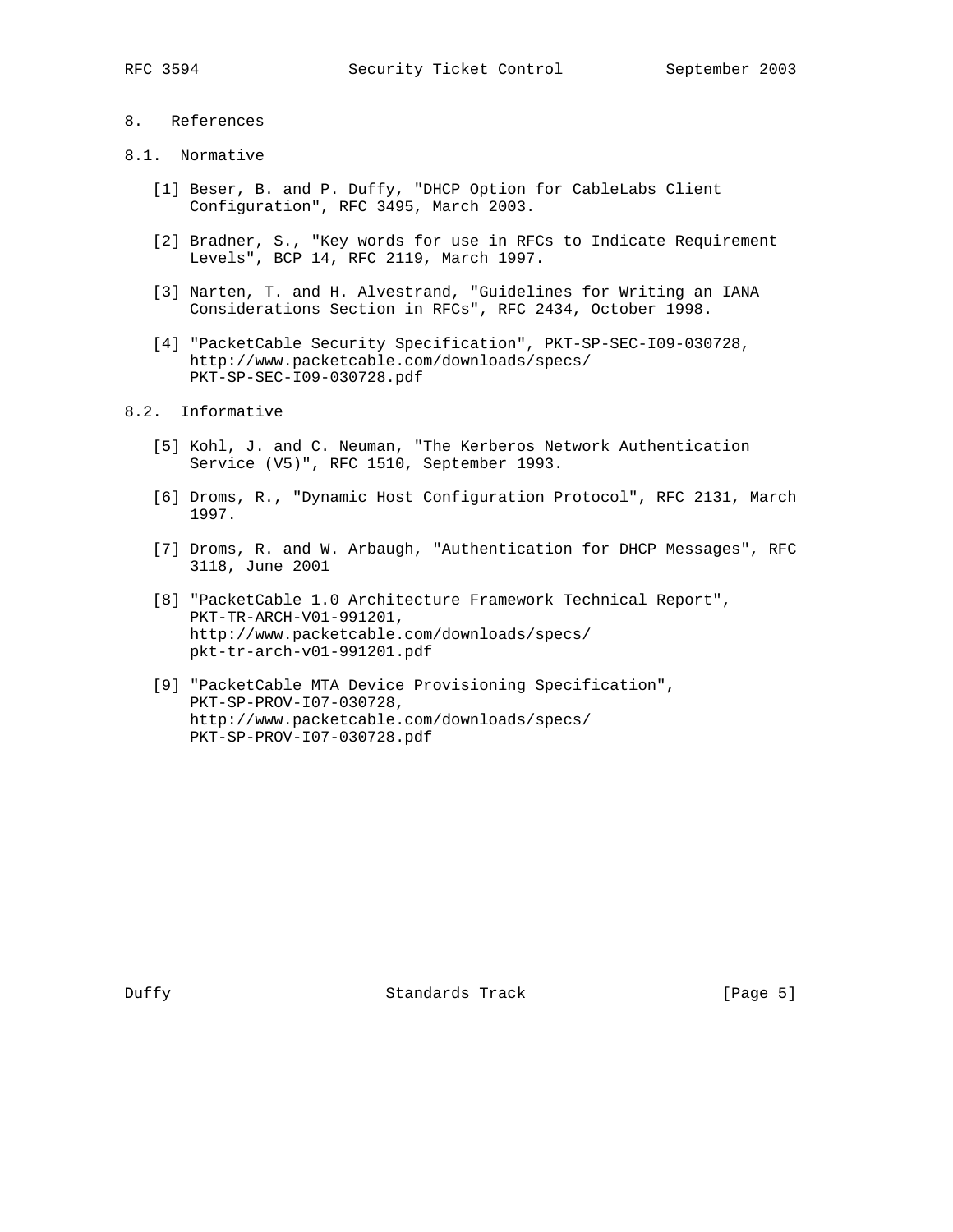## 9. Acknowledgments

 The author would like to acknowledge the effort of all those who contributed to the development of the PacketCable Provisioning specifications:

 Sumanth Channabasappa (Alopa Networks); Angela Lyda, Rick Morris, Rodney Osborne (Arris Interactive); Steven Bellovin and Chris Melle (AT&T); Eugene Nechamkin (Broadcom); John Berg, Maria Stachelek, Matt Osman, Venkatesh Sunkad (CableLabs); Klaus Hermanns, Azita Kia, Michael Thomas, Paul Duffy (Cisco); Deepak Patil (Com21); Jeff Ollis, Rick Vetter (General Instrument/Motorola); Roger Loots, David Walters (Lucent); Peter Bates (Telcordia); Patrick Meehan (Tellabs); Satish Kumar, Itay Sherman, Roy Spitzer (Telogy/TI), Aviv Goren (Terayon); Prithivraj Narayanan (Wipro), and Burcak Beser (Juniper Networks).

## 10. Author's Address

 Paul Duffy Cisco Systems 1414 Massachusetts Avenue Boxborough, MA 01719

EMail: paduffy@cisco.com

Duffy Standards Track [Page 6]